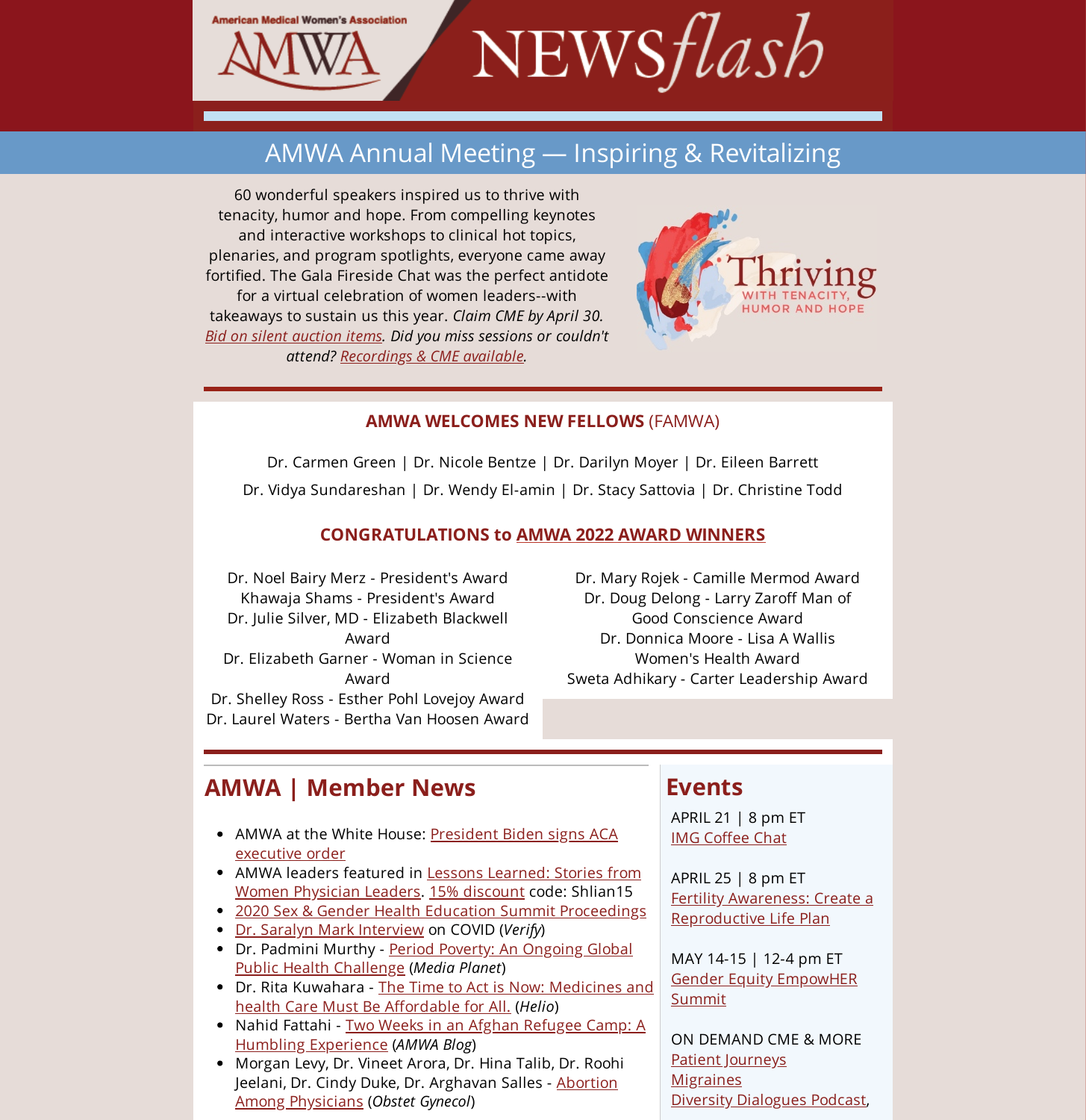### **Opportunities**

- AMWA INSPIRE AWARDS Nominations open
- CDC Laboratory Leadership Service Fellowship (May 6)
- Contact Congress Help ensure vaccines are available

### **Advocacy**

**NATIONAL INFERTILITY AWARENESS WEEK April 24- 30** Write an OpEd. Download the Coverage at Work Advocacy Toolkit. On Demand Fertility Seminars 1 & 2. Sign up for Seminar 3.

Take & Share the Fertility & Family Building Survey

### **Member Programs**

#### **PROFESSIONAL COACHING**

1:1 Coaching to Accelerate Career Growth Group Coaching w/ CME: Infertility

#### **LEADERSHIP PROGRAMS - ENROLL NOW!**

AMWA ELEVATE Leadership Certification Program I (6-mos) AMWA EVOLVE for Trainees (Begins July) Korn Ferry Leadership U (Free, Rolling Application)

## **Other News**

FDA Approves 2nd mRNA COVID-19 Booster Vaccine for over age 50 or immunocompromised (FDA) Sex and Gender Health: Preconception Antidiabetic Drugs in Men and Birth Defects in Offspring (*Annals Int Med*)

### **Membership Benefits**

**ACCESS YOUR BENEFITS** PHYSICIANS | RESIDENTS MEDICAL STUDENTS | PRE-MED STUDENTS

**READ THE 2021 AMWA ANNUAL REPORT**

Talking to the Unvaccinated **Patients** ELEVATE Leadership Electives

## **Other Meetings**

APRIL 29-30 Eat Fuel Heal—Nurturing the 2nd Brain

JUNE 24-26 Medical Women's International Association Congress (Taiwan)



**Take the Global Coalition on Aging 5-min Survey** on the impact of antimicrobial resistance on clinical care Responses will be anonymous. Deadline 4/15

#### **Support AMWA**

**Sign up for** Amazon Smile**.** Select AMWA/Schaumburg, IL

AMWA's Traveling Stethoscope Fundraiser Extended as we are 83% to goal! Donate \$15 today!

Shop the AMWA Store.

**Become an AMWA Fellow** Honoring distinguished members who have